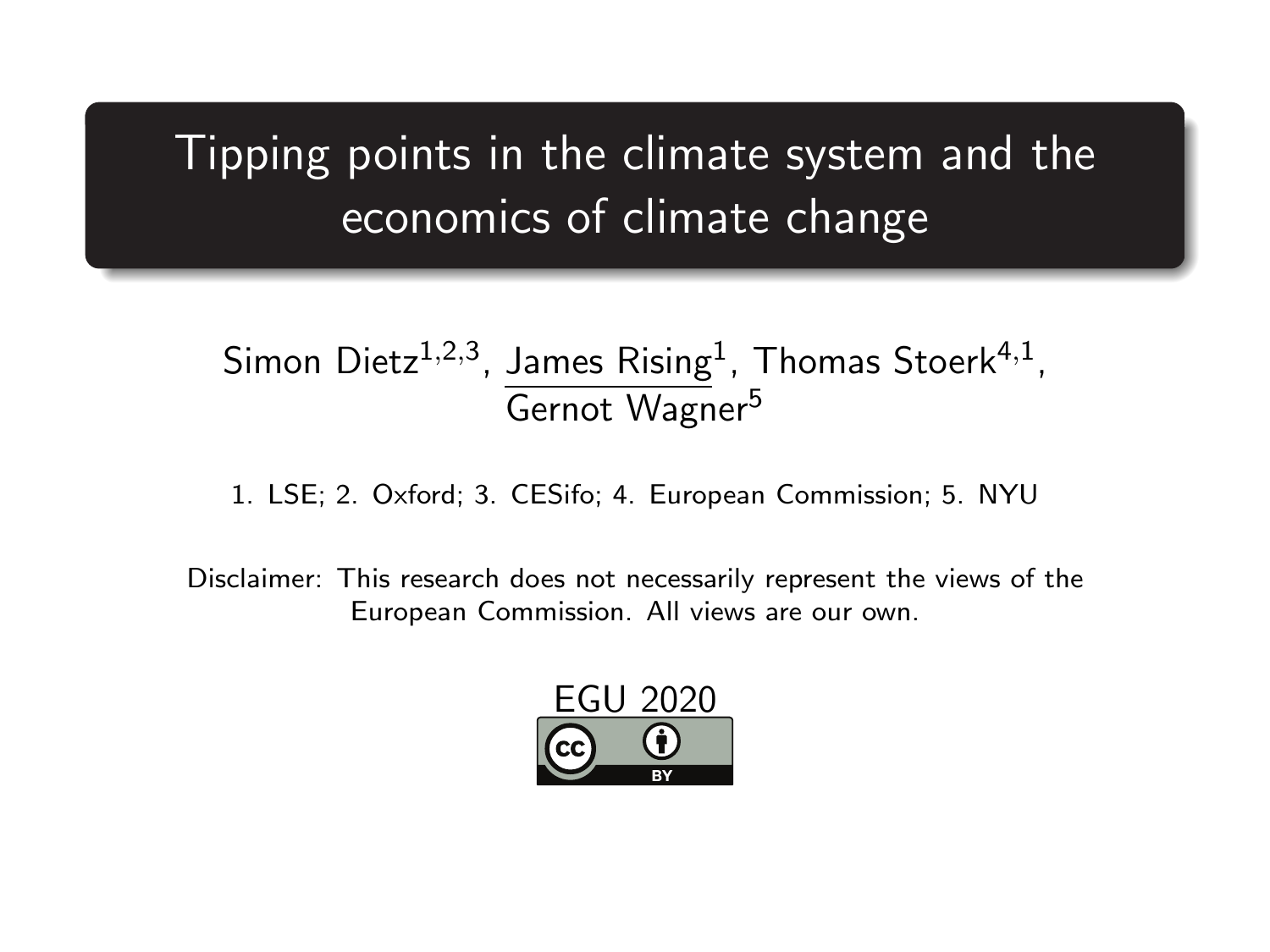Tipping points in the climate system are one of the principal reasons for concern about climate change (e.g. IPCC AR5)

In spite of this, leading economic estimates of the cost of climate change EITHER ignore these tipping points OR represent them in a highly simplified way that is impossible to calibrate

But all is not lost: an emerging literature incorporates individual tipping points in IAMs (e.g. Nordhaus on the GIS in PNAS, 2019)

Our aim is to bring this literature closer to incorporation in leading economic estimates of climate costs, by

- $\triangleright$  Reviewing and synthesising this literature
- $\triangleright$  Building a meta/structural model capable of incorporating all the tipping points studied so far and estimating the overall contribution to the social cost of carbon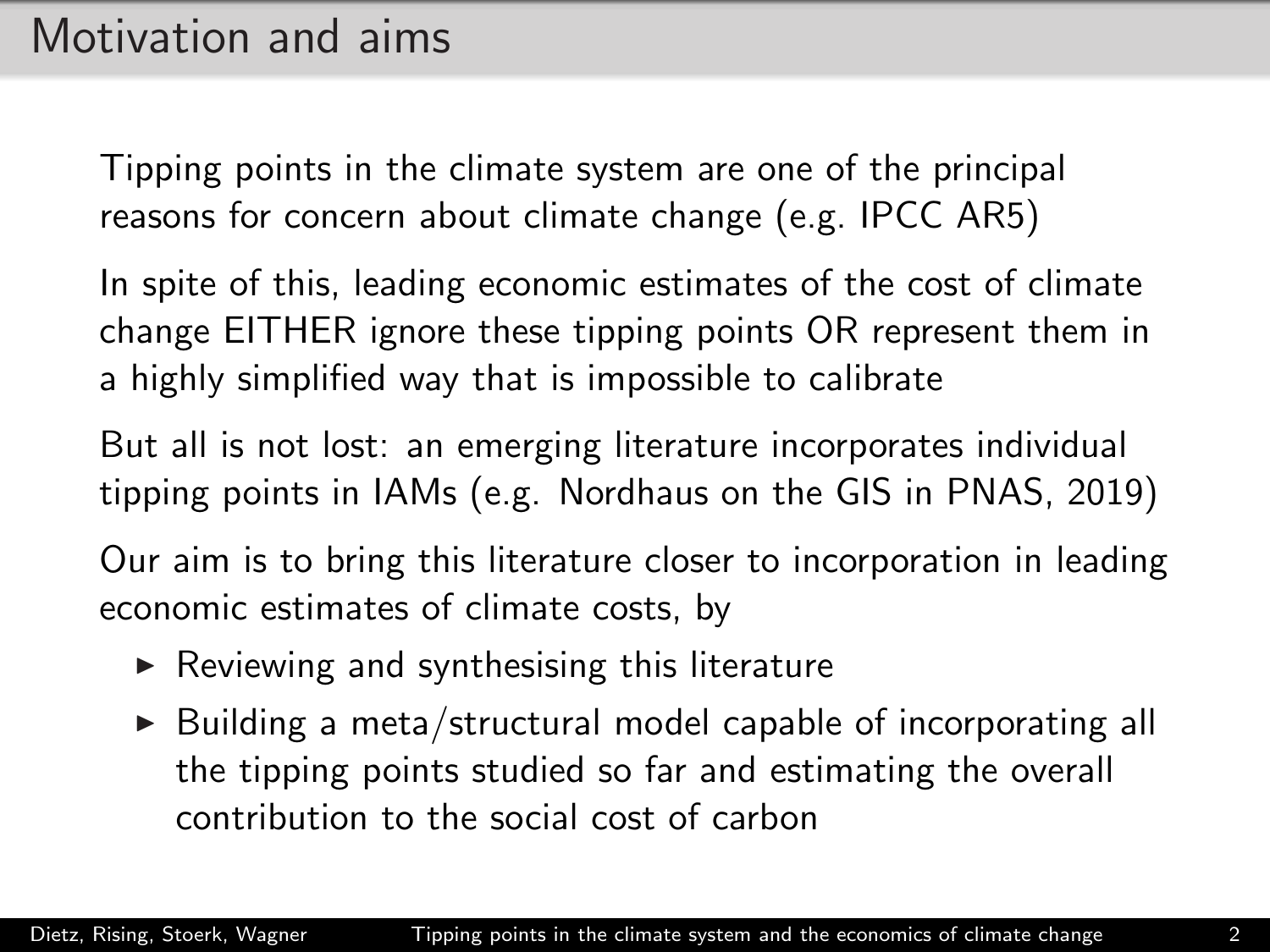### Inclusion criteria for literature overview

Broad search [yielding 53 articles, not all created equal]:

**1** Study of a geophysical tipping point in relation to climate change

2 An economic valuation (i.e., not just a physical impact) Realism in physical module [22 articles]:

**3** Geophysical model of the tipping point coupled with an IAM. Only research with physical foundations, i.e.,



Dietz, Rising, Stoerk, Wagner Tipping points in the climate system and the economics of climate change 33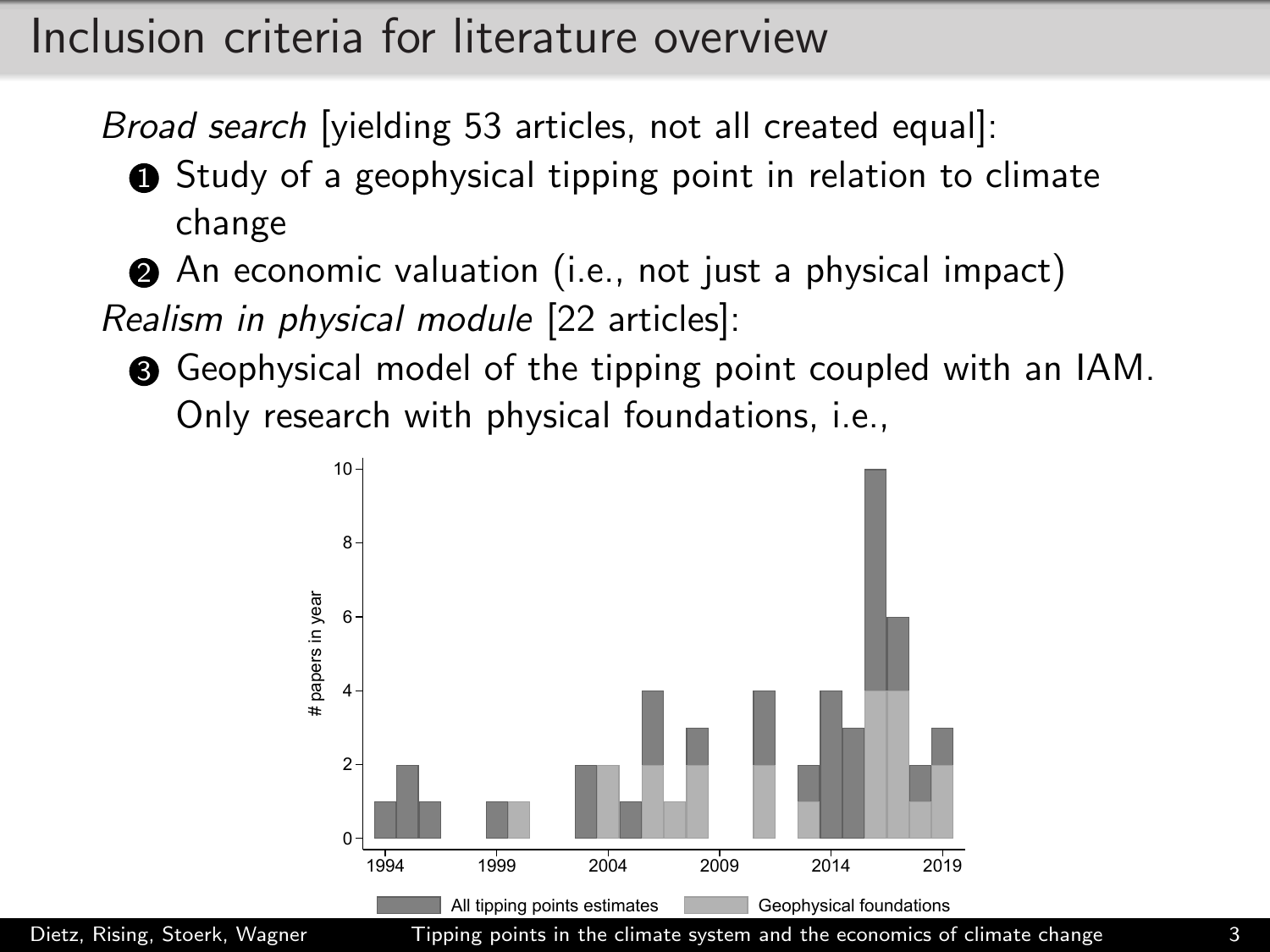### Models synthesised in this study

| Tipping point                        | Papers                                                                                                               | IAM                   | Model of TP                                    | Uncertainty                                    |
|--------------------------------------|----------------------------------------------------------------------------------------------------------------------|-----------------------|------------------------------------------------|------------------------------------------------|
| Permafrost Carbon<br>Feedback (PCF)  | Kessler (2017, Clim. Chge. Econ.)<br>Hope & Schaefer (2016, Nat. Clim. Chge.)<br>Yumashev et al. (2019, Nat. Comms.) | <b>DICE</b>           | PAGE09 Process-based<br>PAGE-ICE Process-based | Process-based Deterministic & MC<br>MC.<br>MC. |
| Ocean Methane<br>Hydrates (OMH)      | Ceronsky et al. (2011, unpublished)<br>Whiteman et al. (2013, Nature)                                                | <b>FUND</b><br>PAGE09 | Tipping event                                  | Tipping event Deterministic & MC<br>МC         |
| Surface Albedo                       | Yumashev et al. (2019, Nat. Comms.)                                                                                  |                       | PAGE-ICE Process-based                         | МC                                             |
| Amazon<br>dieback                    | Cai et al. (2016, Nat. Clim. Chge.)                                                                                  | <b>DSICE</b>          | Tipping event                                  | Survival analysis                              |
| GIS<br>disintegration                | Nordhaus (2019, PNAS)                                                                                                | <b>DICE</b>           | Process-based                                  | Deterministic                                  |
| <b>WAIS</b><br>disintegration        | Diaz and Keller (2016, AER P&P)                                                                                      | <b>DICE</b>           | Tipping event                                  | Survival analysis                              |
| AMOC.<br>slowdown                    | Anthoff et al. (2016, AER P&P)                                                                                       | <b>FUND</b>           | Tipping event                                  | Deterministic                                  |
| Indian summer<br>monsoon variability | Belaia (2017, unpublished)                                                                                           | <b>RICE</b>           | Process-based                                  | Stochastic                                     |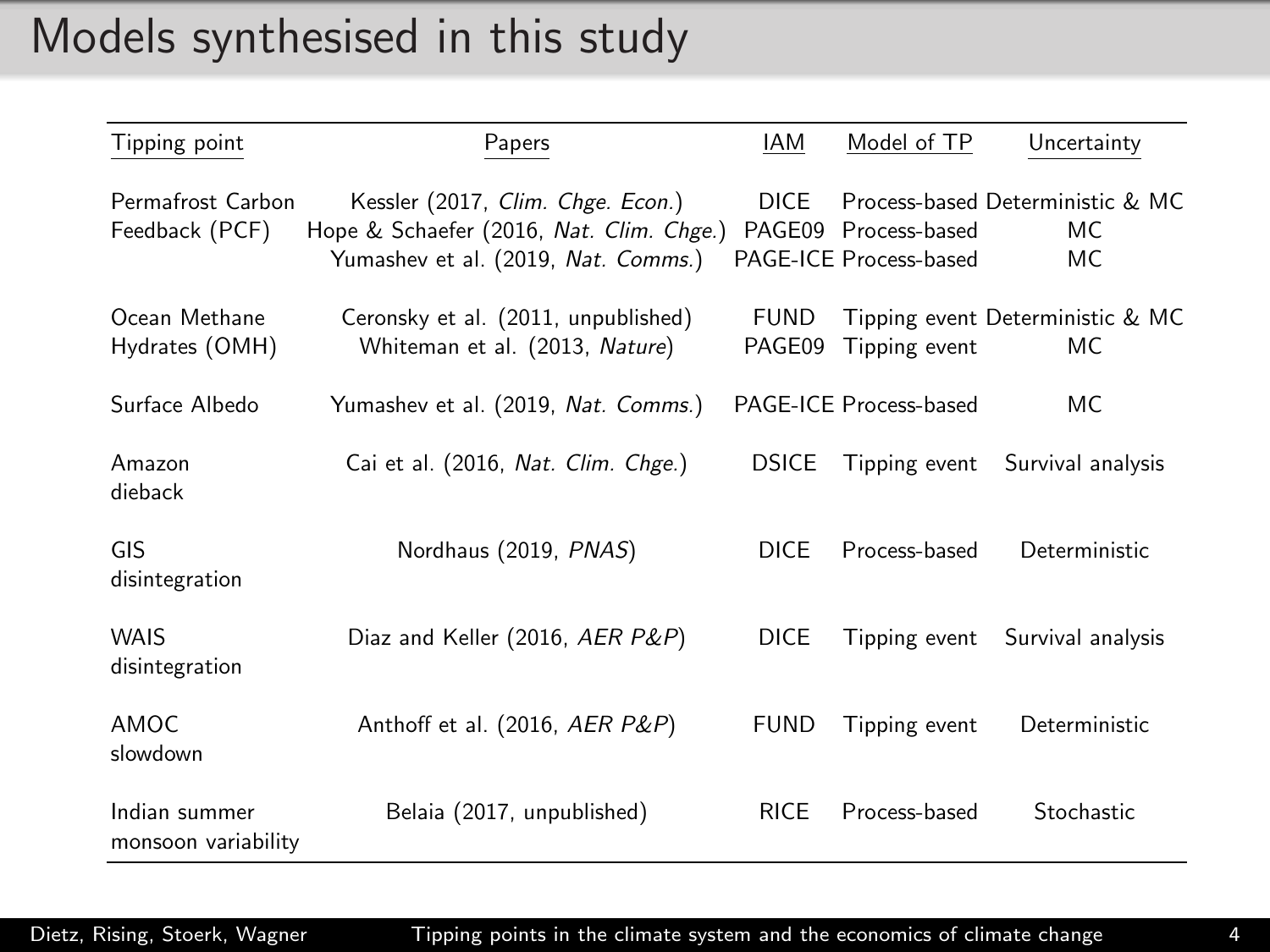## Towards a new consensus estimate for climate impacts that includes tipping points

Naive addition of these tipping points yields an increase in economic impacts of climate change of 73.6% of baseline estimate.

However, this comparison is wildly inconsistent

- $\triangleright$  Differences in economic modules and damage functions
- $\blacktriangleright$  Incompatible climate modules
- $\triangleright$  Different economic metrics (marginal vs. total damages)
- $\triangleright$  Different emissions scenarios

 $\blacktriangleright$  ...

 $\implies$  Need for a consistent framework to advance the economics of climate change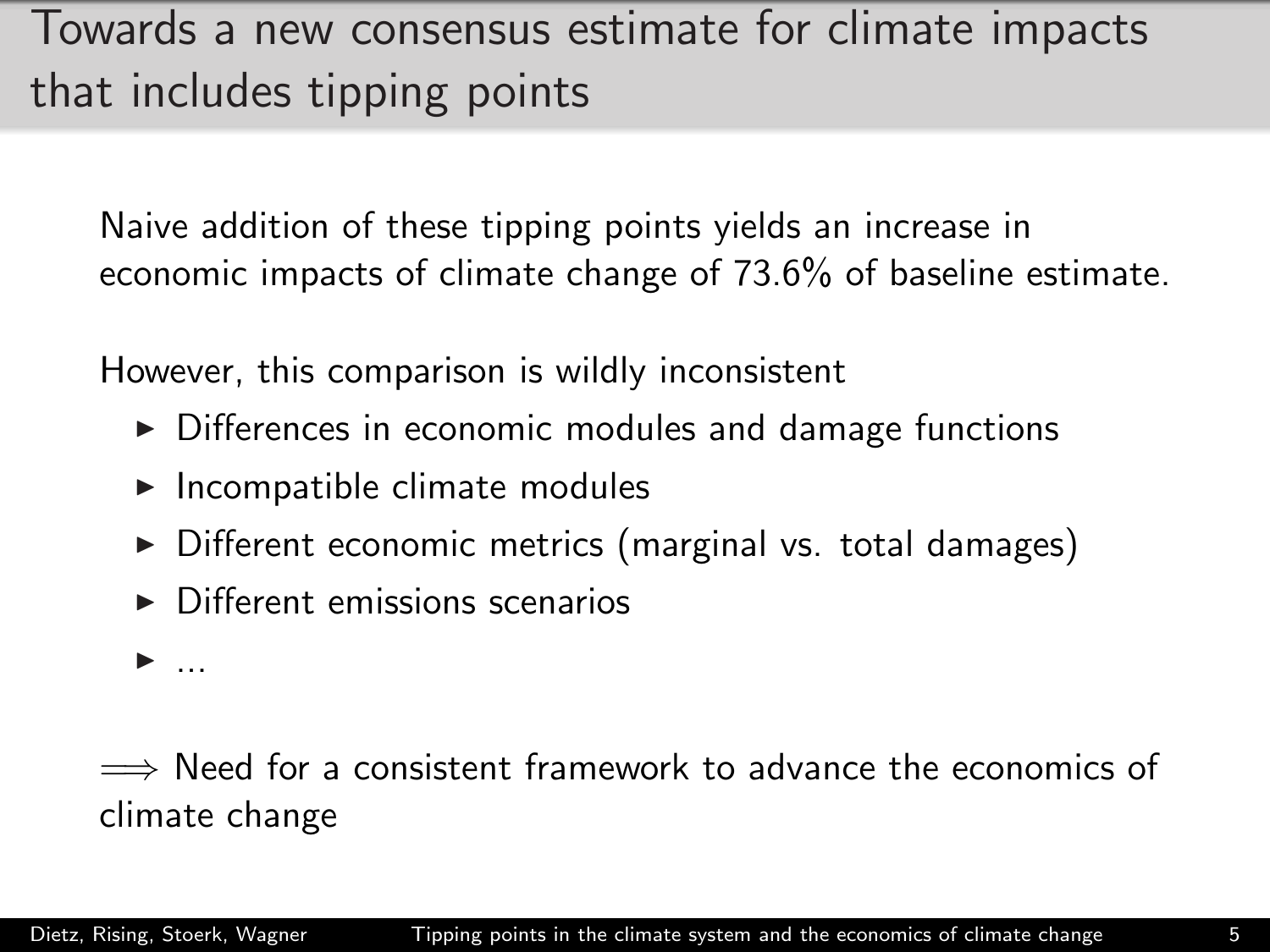# A meta/structural economic model of climate change including tipping points

We replicate the TP modules in each of these papers

Then we build a meta/structural model of emissions  $\rightarrow$ temperatures  $\rightarrow$  damages that can accommodate all TP.

General features of the structural model:

- $\triangleright$  Climate dynamics with explicit methane cycle
- $\triangleright$  National-level damages from climate econometrics lit.



Dietz, Rising, Stoerk, Wagner Tipping points in the climate system and the economics of climate change 6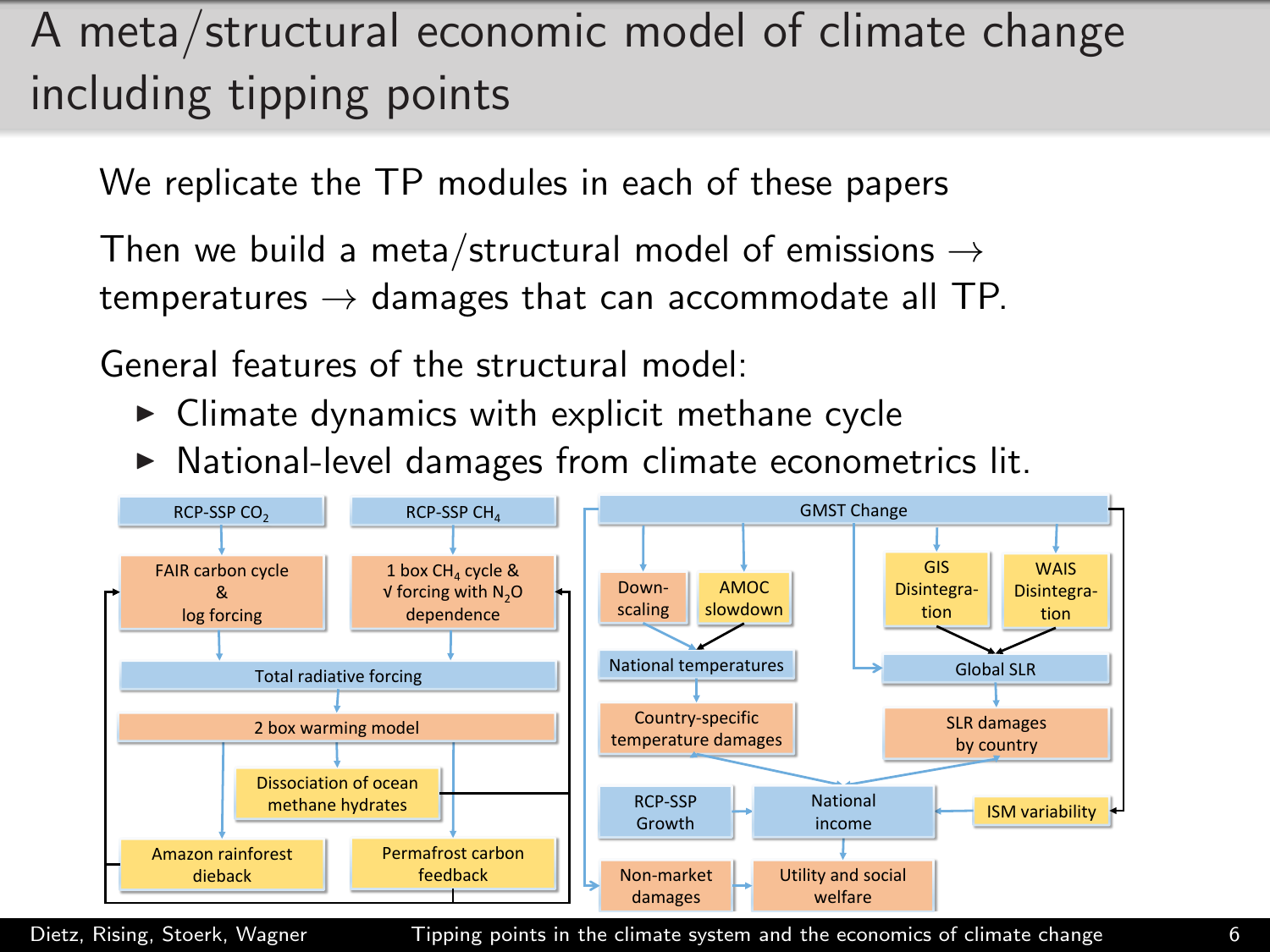### Results: main specification

| <b>TP</b>     |       | $SC-CO2 (USD/tCO2)$ % increase due to TP |
|---------------|-------|------------------------------------------|
| None          | 43.26 |                                          |
| <b>PCF</b>    | 46.87 | 8.3                                      |
| <b>OMH</b>    | 48.97 | 13.2                                     |
| <b>SAF</b>    | 42.53 | $-1.7$                                   |
| Amazon        | 43.39 | 0.3                                      |
| GIS           | 43.93 | 1.6                                      |
| <b>WAIS</b>   | 44.62 | 3.2                                      |
| AMOC          | 42.64 | $-1.4$                                   |
| <b>ISM</b>    | 43.82 | 1.3                                      |
| All           | 54.35 | 25.6                                     |
| main effects' |       | 24.8                                     |

Note: RCP4.5/SSP2; Kessler main PCF; Whiteman et al. main OMH; IPSL AMOC

Dietz, Rising, Stoerk, Wagner Tipping points in the climate system and the economics of climate change 7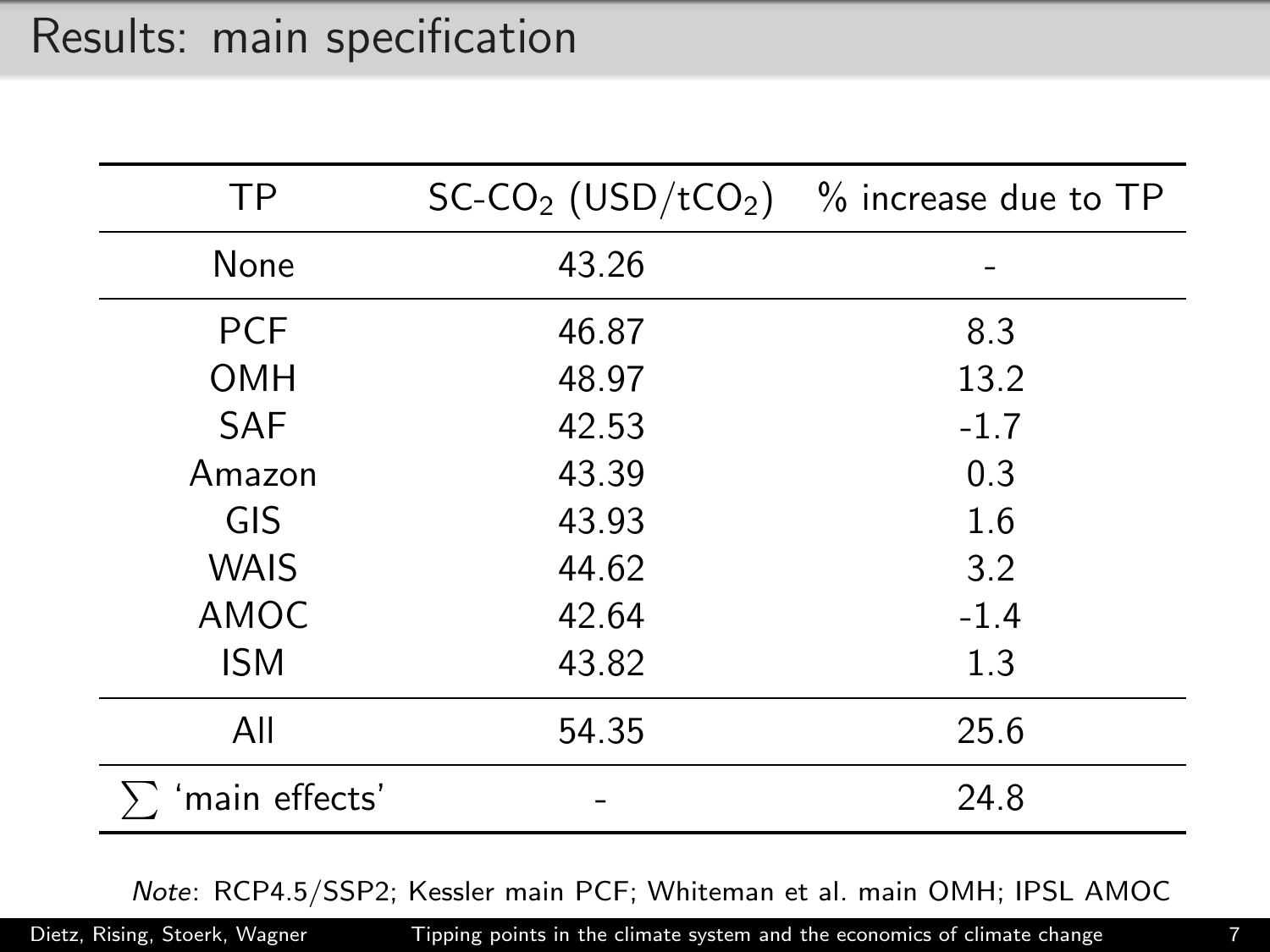#### Additional tests

| Scenario                                             | $W$ /o TP | With TP         | $%$ increase  |
|------------------------------------------------------|-----------|-----------------|---------------|
| PCF models (5)                                       | 49.07     | $51.71 - 56.95$ | $5.4 - 16.1$  |
| OMH models (4)                                       | 49.07     | 50.14 - 74.54   | $2.2 - 51.9$  |
| AMOC models (4)                                      | 49.07     | 48.14 - 48.77   | $-6.0 - -0.6$ |
| RCP3-PD/2.6, SSP1                                    | 33.06     | 42.78           | 29.4          |
| <b>RCP4.5, SSP2</b>                                  | 49.07     | 62.98           | 28.3          |
| RCP6, SSP4                                           | 70.33     | 86.36           | 22.8          |
| <b>RCP8.5, SSP5</b>                                  | 31.08     | 37.09           | 19.3          |
| Least sensitive climate*                             | 31.61     | 39.87           | 26.2          |
| Most sensitive climate**                             | 90.26     | 112.46          | 24.6          |
| Pure levels damages                                  | 25.13     | 32.41           | 28.9          |
| Pure growth damages<br>$\approx$ Ricke et al. (2018) | 2059.81   | 3513.08         | 70.6          |

<sup>∗</sup> ACC2/GISS-E2-R, ∗∗ MESMO/HadGEM2-ES